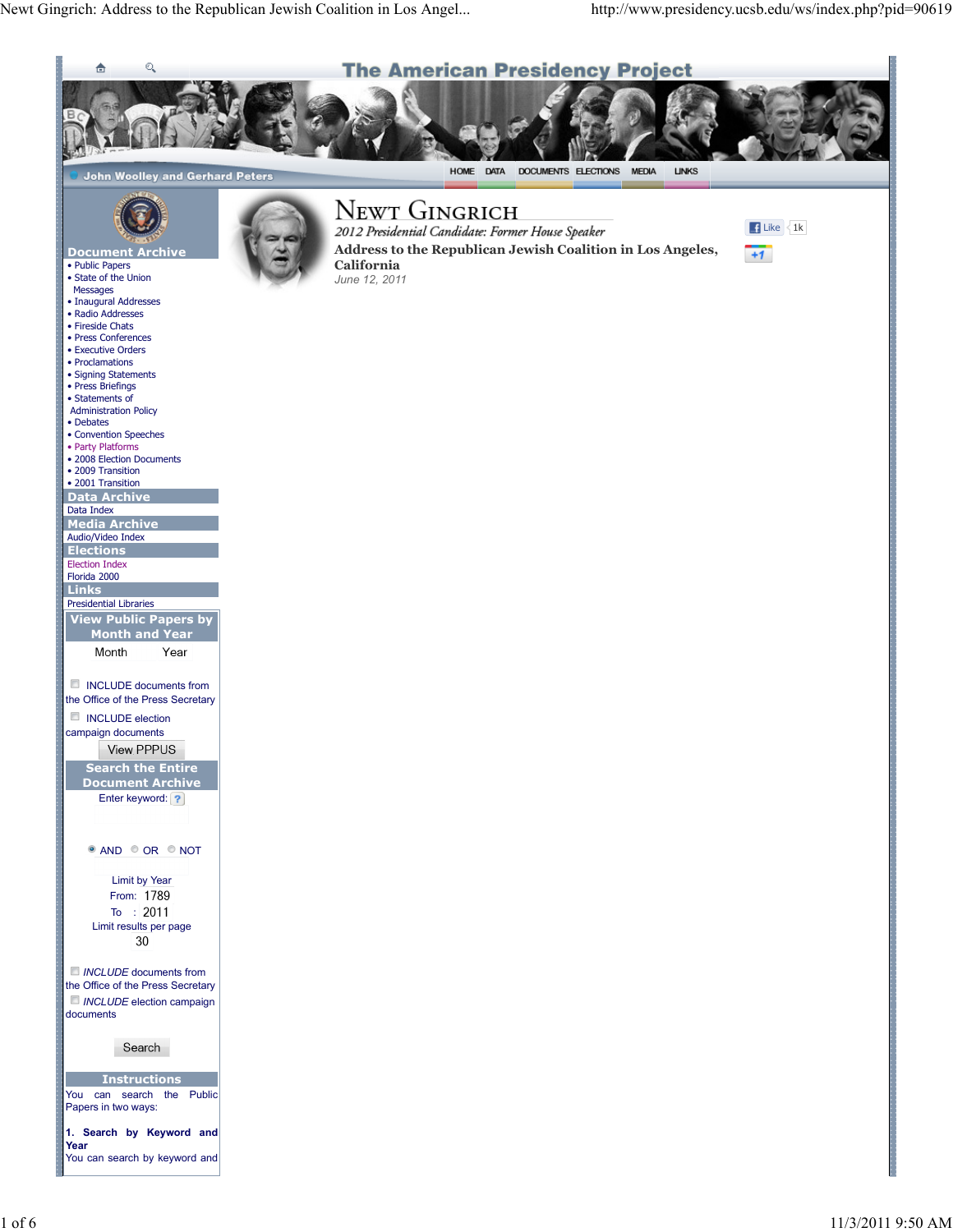choose the range of years within your search by filling out the boxes under Search the Public **Papers** 

2. View by Month and/or Year Select the month and/or year you would like information about and press View Public Papers Then choose a Public Paper and the page will load for you.

Search Engine provided by the Harry S. Truman Library. Our thanks to

Jim Borwick and Dr. Rafee Che Kassim at Project Whistlestop for critical assistance in the implementation of the search function, and to Scott Roley at the Truman Library for facilitating this collaboration.

Thank you for the opportunity to be with you this evening. It is good to be among such close friends.

I have known Sheldon and Miriam for a very long time indeed, and it is wonderful to be with you both tonight. I treasure our friendship and I salute you both for your well deserved award and recognition for all the hard work you do to keep America safe, free, and prosperous.

I also wish to salute the work of the Republican Jewish Coalition. The work that you do to champion free enterprise and America as a force for good in the world is more vital than ever.

As we gather this evening, America is in the midst of an economic crisis.

More Americans are without jobs, and for longer periods of time, than at any time in our history since the Great Depression.

I am running for President to lead a movement of Americans who will insist on changing Washington so we can renew America.

To do this, we must insist on dramatic and bold changes in Washington, repeal policies that are killing jobs and stifling growth, and enact policies that will create jobs and prosperity.

There is no more important task for the next president.

As someone who has been in public life for nearly forty years, I know full well the rigors of campaigning for public office.

In fact, I have had some recent reminders.

But I will endure the challenges and I will carry the message of American renewal to every part of this great land, no matter what it takes.

A vitally important part of American renewal is renewing American leadership around the world as a force for a lasting peace, especially in the Middle East.

This is why I was so happy to accept your invitation to be here tonight.

Earlier this week, Jewish people all over the world celebrated the Feast of Shavuot, or Pentecost, commemorating the revelation of the Ten Commandments on Mount Sinai.

And today is actually Pentecost Sunday in the Christian tradition.

It was on this Feast of Shavuot 44 years ago, in June of 1967, a mere six days after the Old City of Jerusalem had been reunited in the Six Day War, that for the first time in almost 2,000 years, Jewish people were once again able to visit the Western Wall and walk the streets of the Old City as citizens of a sovereign Jewish nation.

Hours before dawn that day, thousands upon thousands of Jews gathered at the Zion gate to await entry into the Old City.

At 4 a.m., the crowds were finally allowed to stream into east Jerusalem -- the first time Jews had been allowed to carry out a pilgrimage to the Western Wall, as members of a Jewish nation, celebrating a Jewish festival -- since the pilgrimages to the Temple 2,000 years earlier.

As the sun rose over the Old City, a total of more than 200,000 Jews made their way through the city streets to a site that today remains the heart of a people, a religion, and a nation.

Each year the Festival is celebrated in a similar fashion, by a pedestrian pilgrimage through the streets of Jerusalem to the Western Wall.

It is a pilgrimage of which generations of Jews could only dream, and signifies the unbroken connection between the identity of the Jewish people and the land of Israel that has existed not for mere decades, but for thousands of years.

During this last week, today's generation of Jews made a similar pilgrimage through the streets of Jerusalem, knowing that the freedom that allows them to visit their holiest sites is more endangered at this moment in history than at any time since that Shavuot morning four and a half decades ago.

Indeed, both Israel and America are at a dangerous crossroads in which the survival of Israel and the safety of the United States both hang in the balance.

While the United States and her allies have won important victories in the war on terrorism, it is impossible to look at the totality of the world ten years after 9/11 and conclude that we are on the winning path, or that the world is a safer place.

Year after year the forces of terrorism become stronger and the claims of terrorists become more acceptable to our European allies and more powerful in the United Nations.

Year after year the Iranian dictatorship, with its openly stated desire to annihilate Israel and defeat the United States moves closer to having nuclear means to do so.

Year after year Hamas grows stronger in Gaza and Hezbollah grows stronger in Lebanon.

Today the greatest obstacle toward achieving a real and lasting peace is not the strength of the enemy or the unwillingness of Israel to make great sacrifices for the sake of peace, but an inability on the part of the Obama Administration and certain other world leaders to tell the truth about terrorism, be honest about the publicly stated goals of our common enemies, and devise policies appropriate to an honest accounting of reality.

Recall that during Congressional testimony last year, Attorney General Holder was repeatedly asked and yet could not bring himself to say that the ideology of radical Islamism plays a role in motivating Islamic terrorists to carry out their attacks.

The report issued in the aftermath of the Fort Hood attack, in which Major Nidal Hassan, who carried around business cards that said "warrior of Allah" and shouted Allahu Akbar while opening fire on unarmed men and women, did not once mention radical Islamism.

In an eerily similar incident at the Frankfurt airport earlier this year, a terrorist opened fire, yelling Allahu Akbar and killing two people.

Yet the State Department spokesman, when asked if it was a terrorist attack, responded by asking: "was the shooting of congresswoman Gabrielle Giffords a terrorist attack?"



Promote Your Page Too

Newt 2012 Location:

COLLECTION: Campaign 2012 **NEWT2012** 

> United States California Font Size:

**AAAA** 

**CALIFORNIA REPUBLIC** 

1105

**Share** 

**A** Print

Report Typo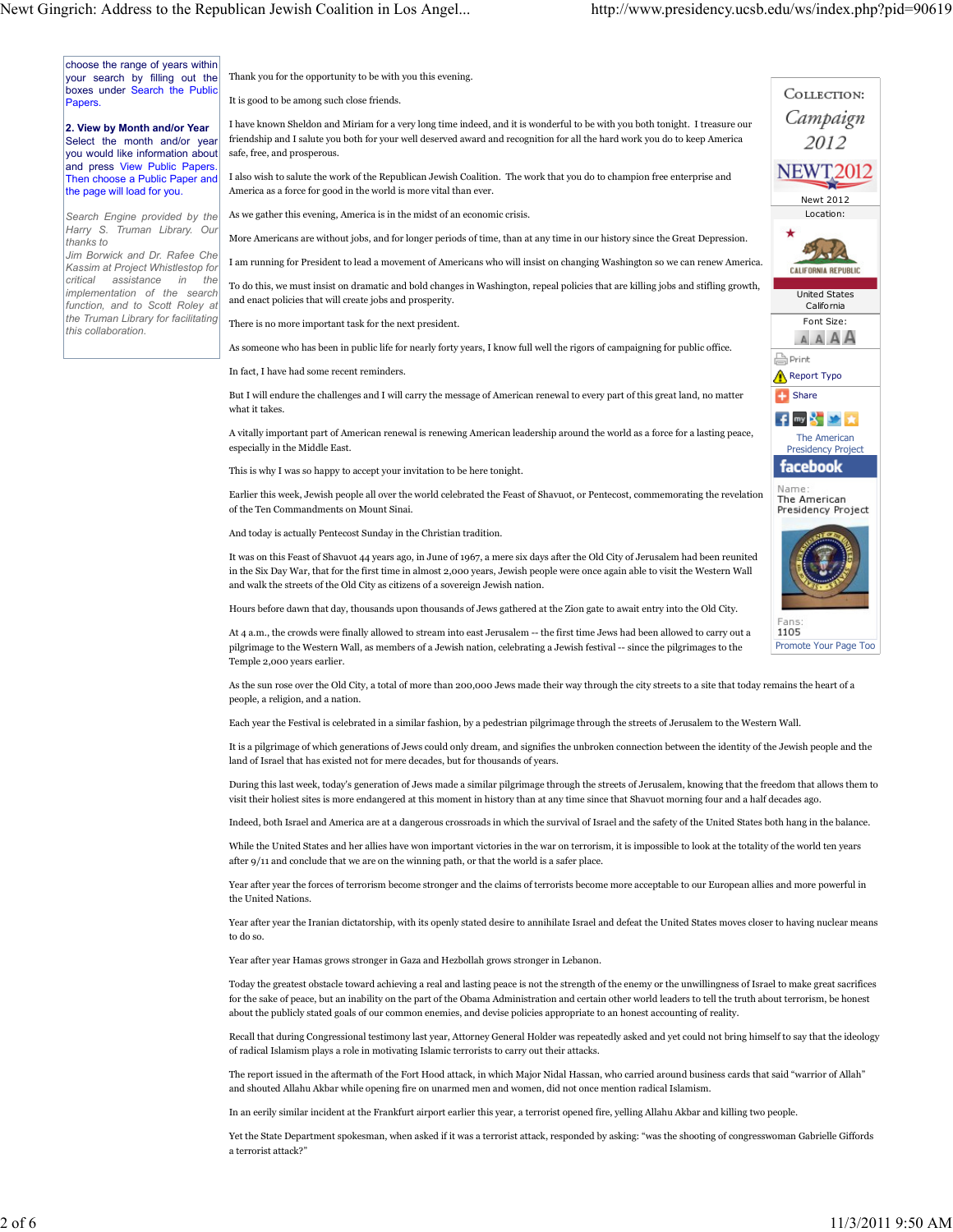This moral confusion, which cannot see the difference between the isolated, albeit depraved, actions of a madman, and an attack that fits into an carefully defined ideology of radical Islamist terrorism, is sadly typical of this administration's elevation of political correctness above common sense.

The Obama administration's policy towards Israel has been a victim of this same dangerous confusion.

In his recent State Department speech, President Obama rightly stated that Israel cannot be expected to negotiate with a terrorist organization that denies its right to exist. But he then went on in the same speech to pressure Israel to do exactly that.

President Obama wants Israel to enter into negotiations with a Palestinian Authority that is now in league with the terrorist organization Hamas.

The president said that applying this pressure on Israel was not the politically savvy thing for him to do, and that the safe thing to do in an election year is nothing.

He is essentially telling us that he is doing the brave thing by pressuring Israel to negotiate with terrorists who want to destroy it.

President Obama and his State Department should recall some basic facts.

Hamas was founded as a terrorist organization dedicated to the destruction of Israel. Its charter openly calls for Israel's destruction and instructs its followers to kill Jews wherever they find them.

Also consider these recent statements:

Ismail Haniyeh, head of the Hamas administration in the Gaza Strip commenting on May 2, 2011: QUOTE "The Jews are the most despicable and contemptible nation to crawl upon the face of the Earth."

Two days later Hamas Foreign Liaisons Chief Osama Hamdan said in an interview that QUOTE "I think that we are entering the phase of the liberation of Palestine. When we talk about the liberation of Palestine, we are talking about the notion of Return: the return of the refugees to their homeland, and the return of the Israelis to the countries from which they came."

Then on May 11, Hamas MP and Cleric Yunis Al-Astal said QUOTE "In just a few years, all the Zionists and the settlers will realize that their arrival in Palestine was for the purpose of the great massacre, by means of which Allah wants to relieve humanity of their evil."

That was just one month ago.

Hamas goes well beyond words in its effort to destroy Israel. In 2010 over 200 missiles were fired into Israel from Gaza.

No country can be expected to conduct peace negotiations with a terrorist organization dedicated to its destruction, or with a Palestinian governmental authority that joins forces with such a terrorist organization.

Because Hamas has not changed, an Israeli peace with Hamas is impossible.

Twenty years of hopes for the modern peace process cannot change this fundamental reality.

It also means that entering into peace negotiations with any organization that includes Hamas is a fool's errand. It is something that no friend of Israel should ever ask Israel to do.

And let me add, I certainly hope this administration doesn't resort to the meaningless exercise of trying to artificially distinguish between the military and political wings of Hamas as a way of justifying pressure on Israel to negotiate with the latter.

We understand full well that money is fungible, but ideology is constant.

Hamas remains unequivocal in its aims to destroy Israel, and it itself makes no such distinction -- an approach that plays a dangerous game with the survival of Israel.

In his recent speeches, President Obama also called for Israel to accept the 1967 lines as the beginning of peace negotiations. He went to great lengths to have us all believe that what he said at the State Department and later at AIPAC was no different than what other American presidents have declared as official policy.

Unfortunately, that's just not true. President Obama has in fact called for a remarkable shift in U.S. policy regarding the peace process. He wants Israel to accept the indefensible lines of 1967 as the starting point of negotiations.

Accepting such a proposal would be a suicidal step for Israel.

Fortunately for Israel, the President's plan for Israel to accept the 1967 lines is an absolute non-starter with the American people.

Like Israel, we are committed to seeing a peace agreement that protects Jerusalem as the undivided capital of the Jewish state. After all, it has only been under Jewish authority that religious freedom, including access to holy sites, for people of all faiths – Christian, Jewish, and Muslim – has been protected.

Meanwhile, we must readily see the President's policies for what they are: the dangerous accommodation of Middle East dictators, and worse, the accommodation of terrorist groups like Hamas, whose ideology virulently opposes freedom, compromise, and peace, and who view such accommodation as a weakening of U.S. resolve and commitment to Israel's security.

President Obama's policies represent a sharp break from the post World War II American political consensus of providing unwavering support to the State of Israel, all at the risk of Israel's destruction and increasing danger to the United States.

The decision to adopt a policy of accommodation, using the political objectives and code-words of those who wish to drive Israel into the sea, affirms the administration's radicalism in its headlong flight from the legacy of U.S. Presidents from Truman to Bush -- and is leading Israel and the Western democracies toward ever increasing danger.

Nowhere will this danger be shown more clearly this coming September at the United Nations General Assembly.

The Palestinians have said that they will request U.N. recognition of Palestinian statehood based upon the 1967 borders.

This action would violate every standing agreement the Palestinians have with Israel, including the Oslo Accords, to negotiate a final border agreement.

Such a recognition would take place totally apart from any negotiation with Israel, and without the Palestinians renouncing violence or acknowledging Israel's statehood.

While President Obama rightly says that the United States will vote against this unilateral action, some nations - including even some in Europe - are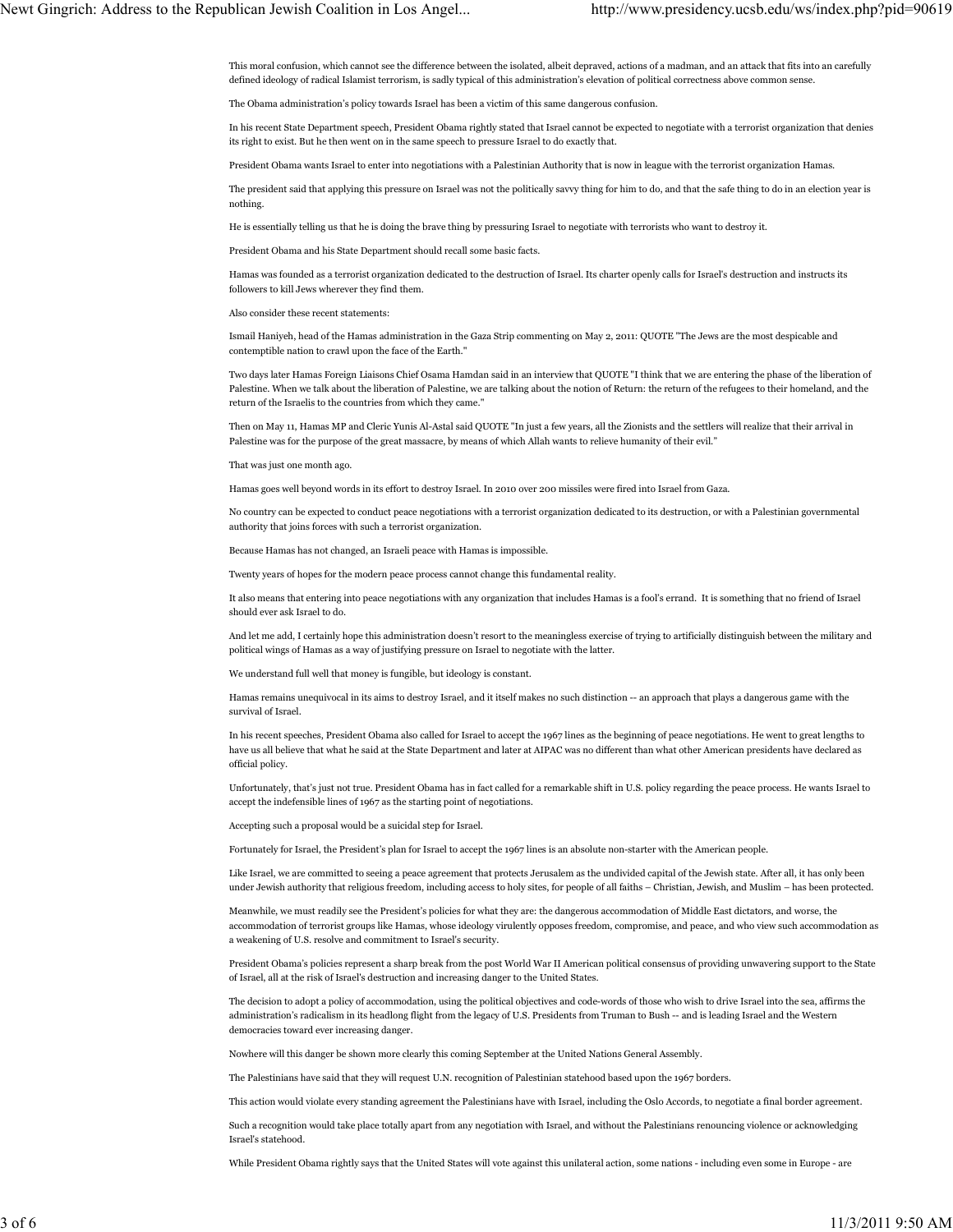sending the signal that they may indeed vote for it.

A vote by civilized nations in the General Assembly to unilaterally recognize a Palestinian state would strengthen terrorists' belief that their commitment to violence and their unwavering rejection of Israel's right to exist has begun to produce their desired goals.

President Obama and the State Department must be clear in their discussions with our Western allies, to remember the mistakes of history and to reject this unilateral action that would reward terrorist groups who refuse to abide by the basic principles of human dignity and freedom.

Stephen Harper, Prime Minister of Canada, had it right when he said:

"When Israel, the only country in the world whose very existence is under attack, is consistently and conspicuously singled out for condemnation, I believe we are morally obligated to take a stand."

President Obama's focus on Israel as the obstacle to peace is particularly disturbing considering the existence of a true threat to the peace of the world, and that is the threat from Iran.

The Iranian dictatorship is steadily and methodically developing nuclear weapons. All the world's diplomatic meetings and four rounds of U.N. sanctions have not slowed the Iranian dictatorship down a single day.

The Iranian leader, Mahmoud Ahmadinejad, has been very open and explicit about his desire to wipe Israel off the map. When you realize that only three Iranian nuclear weapons deployed against Israel would bring about the equivalent of a second Holocaust, you have to take his words seriously.

Ahmadinejad is also threatening the United States. He has called for a "world without America." A goal he said is attainable.

The Iranian threat is hardly new. Mark Bowden in his book "Guests of the Ayatollah" described the 1979 seizure of the U.S. embassy and hostage taking as the first shots in Iran's war against America.

For decades, America and Israel have shared a common enemy embodied in this poisonous ideology that threatens our safety, freedom, and peace.

It is the same ideology that murdered Israeli athletes in 1972, that took American hostages in Iran for 444 days; that murdered Marines in their barracks in 1983; that bombed the World Trade Center in 1993, Riyadh in 1995, the Khobar towers in 1996, the U.S. embassies in 1998, and the USS Cole in 2000.

Many of the terrorist groups that have carried out these and many other attacks have been supported directly by the nation of Iran.

Today Iran is watching whether the United States keeps its promises with its ally Israel and how we deal with Iran's proxies, Hamas and Hezbollah.

The Iranian regime will also be watching how America and our allies treat Israel at the U.N. General Assembly this September.

Just earlier this week, Iran's nuclear chief announced their intention to triple their production of highly enriched uranium and to continue to install more advanced centrifuges for that purpose.

Iran has also experimented with polonium and nuclear triggers, which have only one purpose— to detonate a nuclear bomb.

What then should America do in the face of these facts?

We first need to acknowledge that 20 years of trying to negotiate peace with evil regimes and organizations dedicated to the destruction of Israel — and in many cases our own destruction — has been a failure, and the time has come to clearly and decisively take the offensive against them.

This begins with a firm and consistent commitment by the United States – in the Reagan tradition – to speak plainly and truthfully about the nature of our enemies.

Next, our policies must reflect the fact that there is no moral equivalency between terrorist regimes and a legitimate self-governing country that abides by the rule of law.

A foreign policy based upon this moral distinction is increasingly critical during a moment many have termed the "Arab Spring."

The uprisings in Egypt, Tunisia, and Libya are evidence of the fact that there are indeed millions of peace-loving Arabs who resent the brutal oppression of their leaders' dictatorships and long for a future of freedom and peace. These uprisings are tremendous opportunities for the advancement of freedom and democracy in the Middle East.

At the same time these developments are fraught with danger, and bring with them the possibility that radical Islamist factions will capitalize on the upheaval and take control.

Our commitment to condemning and confronting terrorism in the world must be matched by an equal commitment to affirm the efforts of oppressed Arab citizens who are taking extraordinary risks to seek true peace, freedom, and democracy.

Both in the cases of the Iranian and Syrian popular uprisings, the Obama Administration's glaring silence has undermined the strength of our commitment to freedom and solidarity with those peoples who are yearning to breathe free.

And every terrorist group in the world takes note of that silence – whether Hamas, Hezbollah, or terrorist regimes like Iran.

There are nine specific policy proposals I would like to leave with you tonight.

 1. As a demonstration of this new resolve, the United States should move the American embassy in Israel to Jerusalem. Israel has every right as a sovereign free nation to choose its own capitol and we should respect that choice. As President, on my first day in office, I would issue an executive order directing the U.S. embassy in Israel to be moved to Jerusalem as provided for in the legislation I introduced in Congress in 1995.

The United States must also refuse to participate in any talks involving terrorist organizations and cut off all direct and indirect aid to terrorists and their front groups. This must include the Palestinian Authority, so long as it includes Hamas and continues to produce propaganda lionizing suicide bombers and promoting the destruction of Israel. We should also call on other nations who are ostensibly committed to true peace between Israel and the Palestinians to do the same.

3. The United States should also explicitly reject the concept of a "right of return" for Palestinian refugees. The so-called right of return is a historically impossible demand that would be a demographic disaster and mean the end of a Jewish State of Israel. We are for a right to prosperity, a right to freedom, a right to the rule of law, and a right to private property. We must be totally opposed to a right of return.

This means that the Palestinian refugee problem must be resolved outside the borders of Israel by the Palestinian government after Palestinian statehood has been achieved.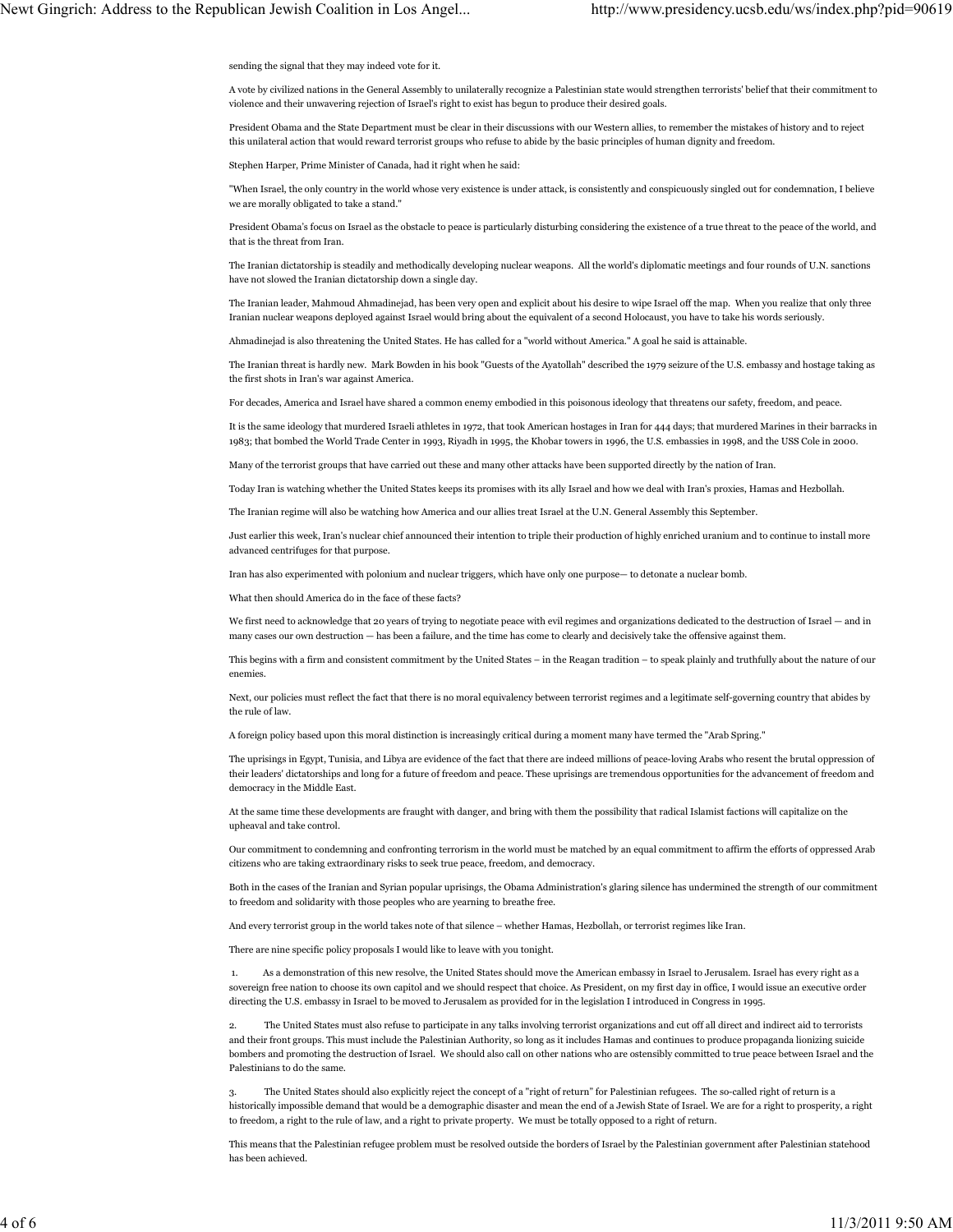4. The United Nations camp system must be replaced with a system of earned income and property rights to restore dignity and hope to every Palestinian. The current, failed camp system of socialism and unearned charity has been a disaster. It has led to poverty, vast unemployment, deep bitterness and a society which produces entrepreneurs of terrorism rather than entrepreneurs of wealth creation.

More money in the form of international aid will not solve this problem. A new approach will bring a better standard of living and greater freedom and security for Palestinians than all the terrorist efforts and dictatorships have been able to achieve.

5. We must also re-establish the United States Information Agency as a robustly funded worldwide anti-terrorism and pro-freedom communications and advocacy system. The USIA fought for our side in the war of ideas during the Cold War and helped us win.

In 1999, this agency was dismantled because we thought the war of ideas was over. We discovered on 9/11 that it was not.

Israel is reminded of this on almost a daily basis.

Earlier this year, terrorists of the Al Aqsa Martyr's Brigade broke into the West Bank home of Udi and Ruth Fogel in Itamar.

The terrorists stabbed this husband and wife to death.

They murdered three of their children.

Not even the youngest of these children, a three-month-old baby girl named Hadas, was spared.

They slit the child's throat, and severed her head from her body.

In Gaza, crowds handed out candy and celebrated.

This sickening display of jubilation at the gruesome murder of a three-month-old child is the result of decades upon decades of brainwashing Palestinian children. It is an example of the kind of barbaric acts of terror that must be rejected by all Palestinians in any peace negotiation with Israel.

The USIA helped America win the Cold War and it can help us win the war against evil terrorist organizations and dictatorships. But to do this we must ensure that the USIA once again has independent board of governors reporting to the President and coordinating with the State Department but not controlled by the diplomats.

Never again should a three-month-old baby be killed without the entire world being repulsed and joining together in condemning such terrorists and their supporters.

6. We must aggressively confront the growing threat of a nuclear-armed Iran. The existence of the Iranian regime pursuing nuclear weapons and financing terrorism across the globe is a primary threat to the security of the United States, Israel and our allies in the world. The United States must lead the world in an all-out effort to replace the Iranian dictatorship using the diplomatic, economic, information, political, and covert tools President Reagan used to defeat and dismantle the Soviet Empire.

7. The United States must also establish an aggressive new strategy of taking back the United Nations from the forces of terrorism and dictatorship. Totally discrediting and, if possible, stopping the Durban 3 conference on racism later this year – the previous two sessions of which have been used as a vehicle for anti-Semitism - should be an early goal of this new worldwide campaign.

Furthermore, the United States must be prepared to suspend all funding to the United Nations if the General Assembly moves to recognize a Palestinian state under the control of Hamas.

8. All of this will require a restructured State Department, a new level of training and management for Ambassadors, a new promotion system, and a profound shift in the culture of the Foreign Service. The quickest way to change the culture at the State Department is to inject new blood into the system. We must engage in fundamental reform of the overly slow and bureaucratic security clearance system to raise the level of applicants to the Foreign Service.

Change on this scale will be bitterly fought by the old guard at State and their media allies.

It will require a strong, experienced, and knowledgeable Secretary of State and a deeply committed team around him.

My campaign website newt.org contains a detailed document outlining the other changes that will be necessary to transform the State Department's historic aversion to moral clarity about the difference between terrorism and civilization, which have weakened both the United States and Israel.

9. Finally, the United States must establish an American energy policy designed to strengthen our national economy and weaken our opponents in the Middle East by keeping in the United States the hundreds of billions of dollars we now spend on foreign oil supplies.

We must dramatically increase American energy supplies so we can lower the marginal cost of energy worldwide. Nothing will do more to alter the strategic balance of power away from dictatorships and state sponsors of terror than a successful American energy policy.

In closing, if it were possible to say a word directly to the Israeli people, it would be this: we believe together with you that peace is possible, and that peace ultimately will come to Israel.

The never-ending tendency to Blame Israel First is just another variation of Blame America First, and it springs from the same weakness.

It is far easier to ignore an unpleasant reality and try instead to impose your will on somebody you think you can control, rather than deal with the unpleasant reality that you are too timid to confront.

If Israel disarmed today, there would be no Israel tomorrow. But if Iran, Hamas, Hezbollah and other terrorist groups disarmed today, then tomorrow we would have peace in the Middle East.

While our challenge today will likely not meet with such a simple solution, our commitment to Israel's protection remains as staunch as it has been from the moment of Israel's birth.

And I would also say this to the brave people of Israel: Never, ever underestimate the hold that Israel has on the American heart.

The American people have always believed in Israel, and we believe in Israel still.

Together, we will renew our mutual commitment to freedom and justice, and we will work to achieve a peace in which war and bloodshed and violence are no longer a common feature of life for you and your children.

On June 30, 1936, when Abyssinia was being invaded by Italy, Emporer Haile Selassie appealed to the League of Nations Assembly for assistance. He said: "It is us today. It will be you tomorrow."